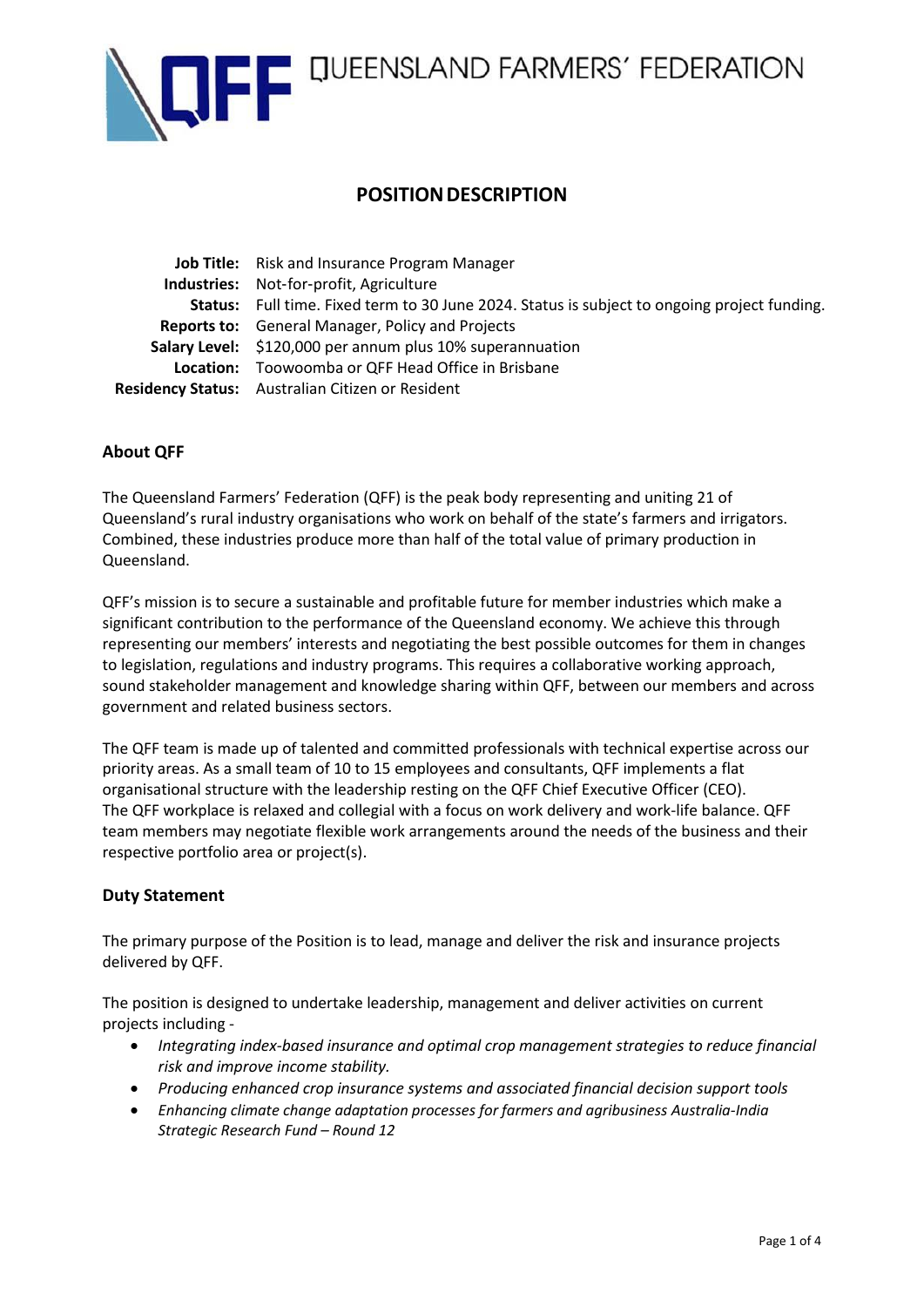#### **About the Current Projects**

QFF is the Project Leader to deliver the Australian Government's Future Drought Fund Drought Innovation Grants Program, *Integrating index-based insurance and optimal crop management strategies to reduce financial risk and improve income stability.*

The purpose of this project is to integrate insurance solutions with optimal crop management strategies to maximise profitability and offset the financial effects of extreme drought and heat events.

QFF is leading a consortium of partners to deliver the project. The project is funded until 30 June 2024.

QFF is a delivery partner in a number of projects led by the Centre for Applied Climate Sciences at University of Southern Queensland (USQ), Toowoomba. This includes projects funded through the Drought and Climate Adaptation Program and the Australia-India Strategic Research Fund.

# **Reporting relationship**

This position reports to the General Manager, Policy and Projects which in turn reports to the CEO.

One part-time Project Officer reports directly to this position.

# **Roles/responsibilities**

• To lead and manage activities established in the projects Activity Work Plans and deliver reporting milestones on time and on budget.

#### **Tasks**

- Manage the risk and insurance projects delivered by QFF, collaborate with partners, engage with key stakeholders.
- Manage Grant Agreements and sub-contracts with project partners.
- Ensure milestone reporting is delivered on time and in accordance with funding requirements.
- Manage project budgets to ensure expenditure and income is on track and aligned with funding requirements.
- Convene and manage a Project Advisory Committee, this includes developing a Terms of Reference, delivery of meeting agendas and minutes in a timely manner.
- Engage with key stakeholders, including QFF member groups, the Drought Innovation Hub Network, Drought and Climate Adaptation Program participants, Department of Agriculture, Water and the Environment (DAWE) and the Queensland Department of Agriculture and Fisheries.
- Work with project teams to collect data from QFF members and key stakeholders related to climate risk management, strategies and insurance needs.
- Manage road testing of new insurance products delivered by the project, to assess producer appetite, affordability and willingness to pay insurance premiums.
- Manage and work with the project teams to deliver surveys to primary producers to inform the project deliverables.
- Develop promotion and education strategies to encourage producer uptake of new insurance products delivered by the programs.
- Manage and identify tasks for Project Officer to ensure smooth and timely delivery of project outputs.

#### **Knowledge**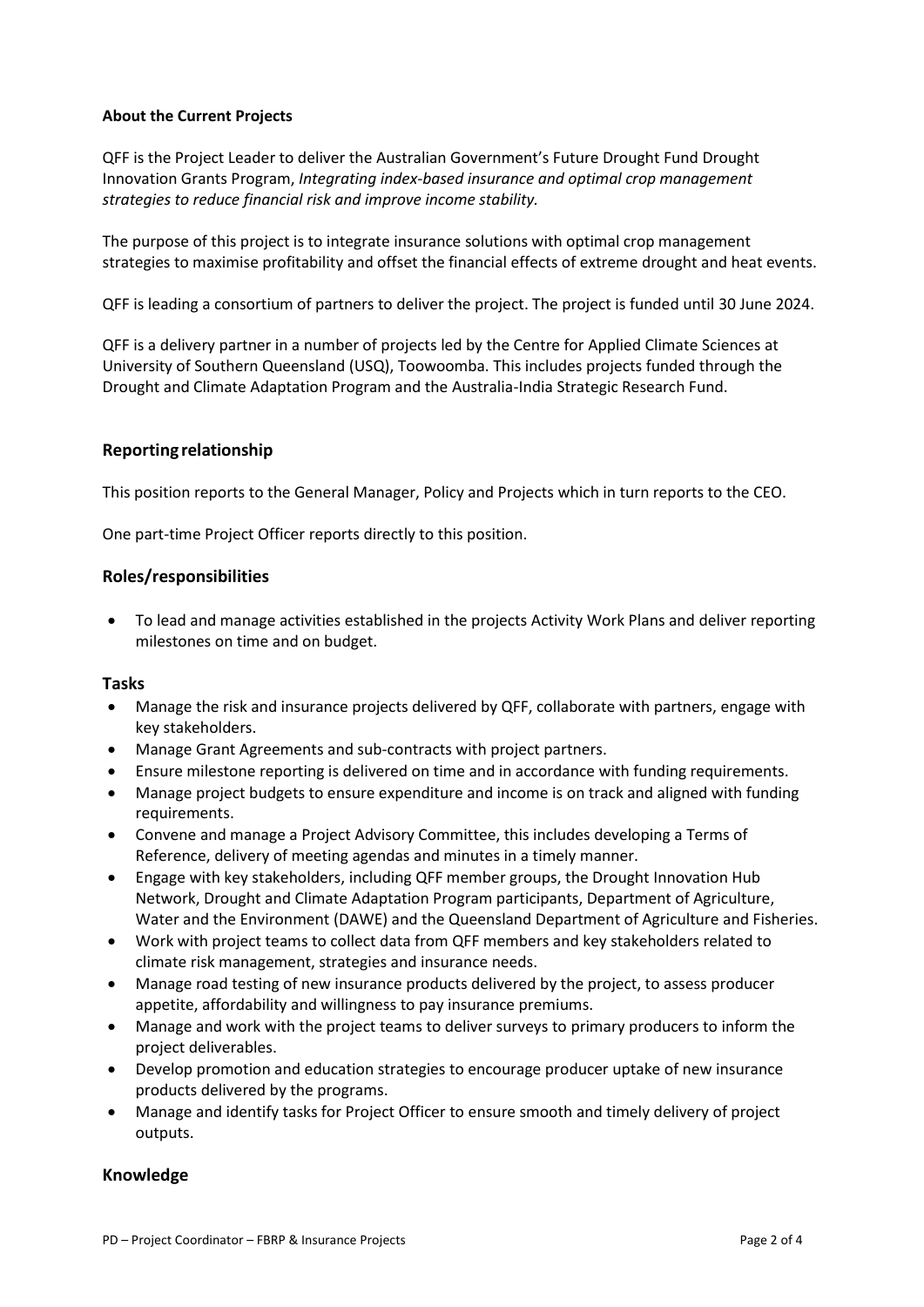### *Essential:*

- Experience in insurance, banking or financial sector, in particular, with agriculture business clients
- Knowledge of agriculture crop yield concepts to improve productivity and business profitability
- Experience in management of government grant funding contracts
- Experience in conducting committee meetings with a diverse range of senior industry representatives
- Knowledge of agriculture peak industry bodies within Queensland

# **Skills and Abilities**

#### *Essential:*

- Evidence of knowledge of crop yield concepts and strategies to improve income stability and business profitability
- Ability to manage and conduct committee meetings with a diverse range of senior representatives
- Knowledge of priority stakeholders within the scope of the projects
- Ability to undertake tasks independently and work collaboratively in a small team environment
- Ability to work within a small team and manage tasks for direct reports

#### *Desirable:*

- Ability to manage events, workshops and identify promotion opportunities for project materials
- Advanced knowledge of Microsoft suite of programs

# **Personal Competencies and Work Values**

*Essential:*

- Works effectively with others to achieve goals
- Self‐motivated
- Professional reputation
- Open‐minded and receptive
- Honest
- Demonstrates integrity
- Driven by short and long‐term goals
- Collaborative
- Actively listens
- Negotiates, influences and persuades
- Thinks strategically
- Demonstrates ability to consider and present alternative ideas and viewpoints
- Adaptable
- Persistent
- Innovative and creative

#### **Education, Qualifications and Licences**

#### *Essential:*

- Tertiary qualification in agronomy, agri-business or business management
- Queensland Driver Licence (C type)
- Applied knowledge of Microsoft programs